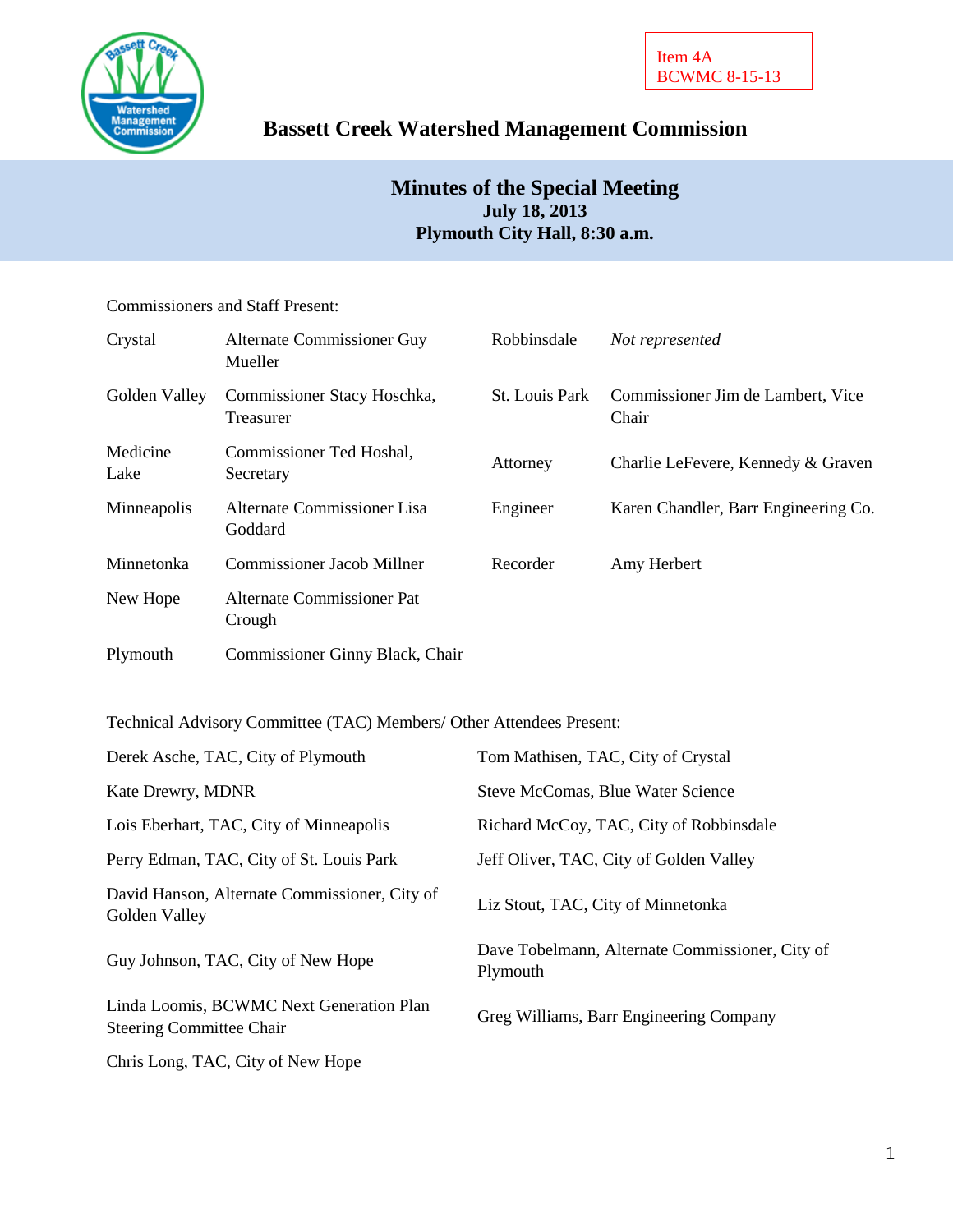#### **1. CALL TO ORDER AND ROLL CALL**

On Thursday, July 18, 2013, at 8:30 a.m. in Plymouth City Hall, Chair Black called to order the meeting of the Bassett Creek Watershed Management Commission (BCWMC) and asked for roll call to be taken. The cities of Medicine Lake and Robbinsdale were absent from the roll call.

#### **2. CITIZEN FORUM ON NON-AGENDA ITEMS**

No citizen input.

#### **3. AGENDA**

Chair Black requested that item 6B – Receive Update on Next Generation Plan Development - be removed from the Special Meeting agenda and onto the Workshop agenda as item 10A, and she requested that the previous Workshop agenda item 10A – Discussion and Refinement of Draft Commission Goals – become item 10B. Commissioner Millner moved to approve the agenda as amended. Alternate Commissioner Goddard seconded the motion. The motion carried unanimously 7-0 [Cities of Medicine Lake and Robbinsdale absent from vote].

*[BCWMC Commissioner Ted Hoshal, Medicine Lake representative, arrives.]*

## **4. CONSENT AGENDA**

Chair Black requested the removal of 4B – Approval of Financial Report – from the Consent Agenda and requested that it be added to the agenda as item 6E. Alternate Commissioner Goddard moved to approve the Consent Agenda as amended. Commissioner Millner seconded the motion. The motion carried unanimously 8-0 [City of Robbinsdale absent from vote]. [The following items were approved as part of the Consent Agenda: the June 20, 2013, BCWMC meeting minutes and payment of the invoices.]

The general and construction account balances reported in the Financial Report prepared for the July 18, 2013, meeting are as follows:

| <b>Checking Account Balance</b>                  | \$647,660.15       |
|--------------------------------------------------|--------------------|
| TOTAL GENERAL FUND BALANCE                       | \$647,660.15       |
| TOTAL CASH & INVESTMENTS ON-<br>HAND $(7/10/13)$ | \$2,943,887.24     |
| CIP Projects Levied – Budget Remaining           | $(\$3,056,873.04)$ |
| <b>Closed Projects Remaining Balance</b>         | (\$112,985.80)     |
| 2013 Anticipated Tax Levy Revenue                | \$494,829.94       |
| <b>Anticipated Closed Project Balance</b>        | \$381,844.14       |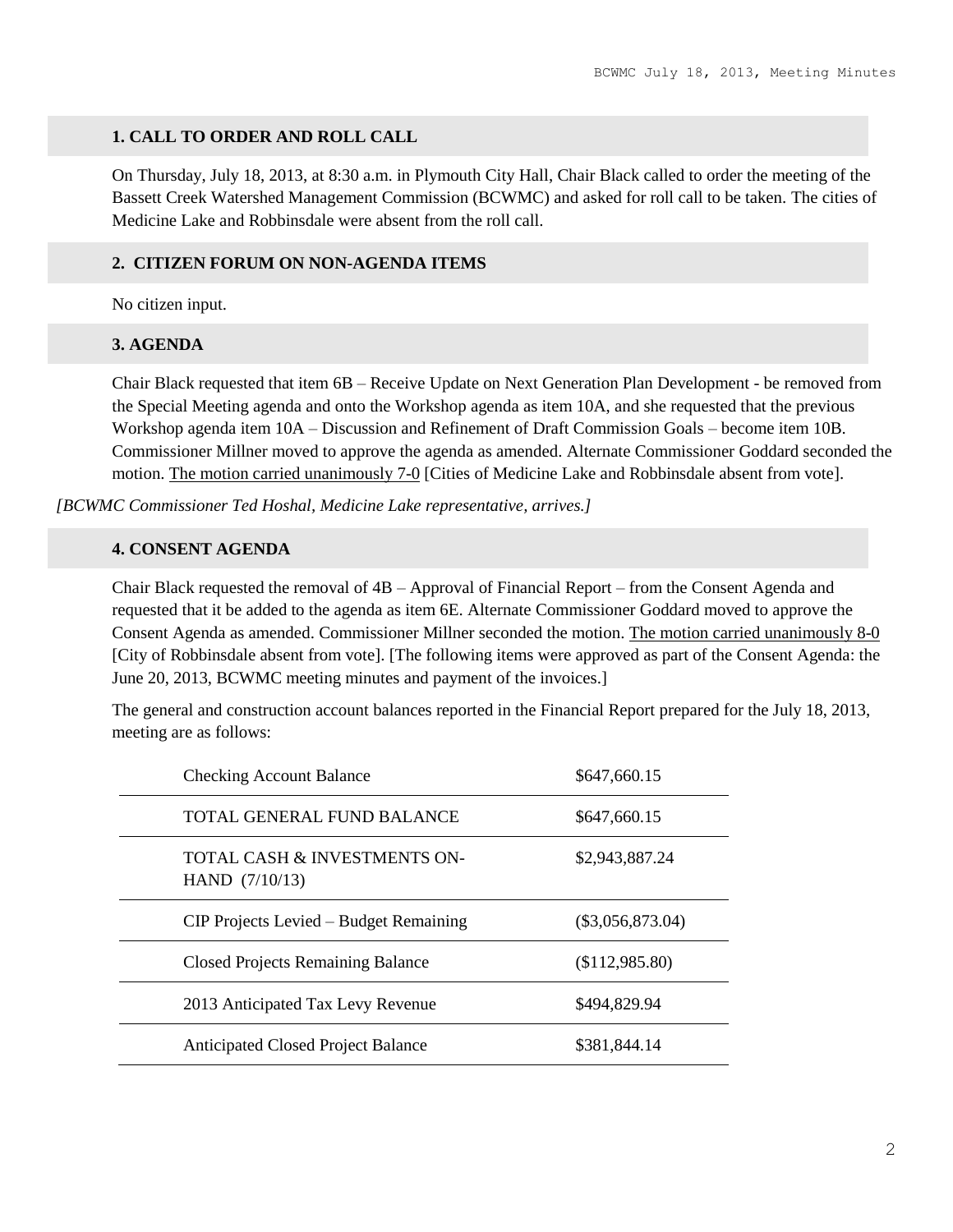#### **5. NEW BUSINESS**

**A. Consider Proposal for Fish Survey of Sweeney and Twin Lakes.** Steve McComas of Blue Water Science summarized his experience working with lakes and fish surveys. He provided additional detail to the information included in the meeting packet about the proposal and quote for the fish surveys of Sweeney and Twin Lakes. He said that the objective of the proposed survey is to characterize the existing fish community and to see if the existing fish composition has an impact, whether adverse or beneficial, on the lakes' water quality. Mr. McComas said that any single survey will not tell the whole story but will provide a lot of information. He said that indirect evidence of impacts of the fish to water quality can be gathered by looking at the aquatic plant distribution, potential fish habitat, and related conditions. Mr. McComas responded to Commission questions.

Chair Black asked if the Commission would gain anything by adding electrofishing to the trap netting. Mr. McComas said yes, it would raise the confidence of the data, but in terms of cost effectiveness if he were to recommend the best single survey for the Commission's needs it would be the trapnetting. He said that if he were to recommend two surveys it would be trapnetting and electrofishing, and for three surveys he would recommend trapnetting, electrofishing, and gillnetting.

Chair Black asked if the fish surveys would provide a good idea of the effects of the fish population on a possible water quality treatment plan. Mr. McComas replied yes. Engineer Chandler said that the Commission Engineer talked with the Minnesota Department of Natural Resources (DNR) and passed on the information to Chair Black, Administrator Jester, and Mr. McComas. She reported the DNR said it might be able to fit electrofishing on Sweeney Lake and Twin Lake into their fall schedule and that the DNR recommended that any type of fish survey be undertaken in the fall. She said that there also was discussion about how trapnetting might not be effective at giving a good sense of the carp population, according to the University of Minnesota's Dr. Bajer and Dr. Sorenson. Engineer Chandler said that they also recommended doing the shoreline seines.

There was discussion of the different survey methods. Chair Black said that she is interested in having the electrofishing survey done and would like the Commission to follow up with the DNR to see if it will do it or if not, then perhaps the Commission would need to look into modifying an agreement with Steve McComas and Blue Water Science to undertake it. She said that she is looking for a Commission motion to approve the fish survey of Twin Lake and Sweeney Lake by Steve McComas and Blue Water Science as presented today at a cost of \$3,900.

Commissioner Hoshal moved to approve ordering the survey at the cost of \$3,900. Commissioner de Lambert seconded the motion. Commissioner de Lambert commented that the discussion today answered his questions and he understands that the purpose behind conducting the fish survey is to determine potential risks to the effectiveness of the Commission's proposed water quality Best Management Practice (BMP) for Twin Lake and to understand if the proposed BMP would need to be tailored due to information discovered through the fish survey. Chair Black asked Mr. McComas when the fish survey would be undertaken. He said early fall, such as early September, in order to find both the pan fish and carp. Ms. Chandler asked if she has permission to follow up with the electrofishing opportunity with the DNR. The Commission directed Ms. Chandler to follow up with the DNR and to bring information back to the Commission at its August meeting.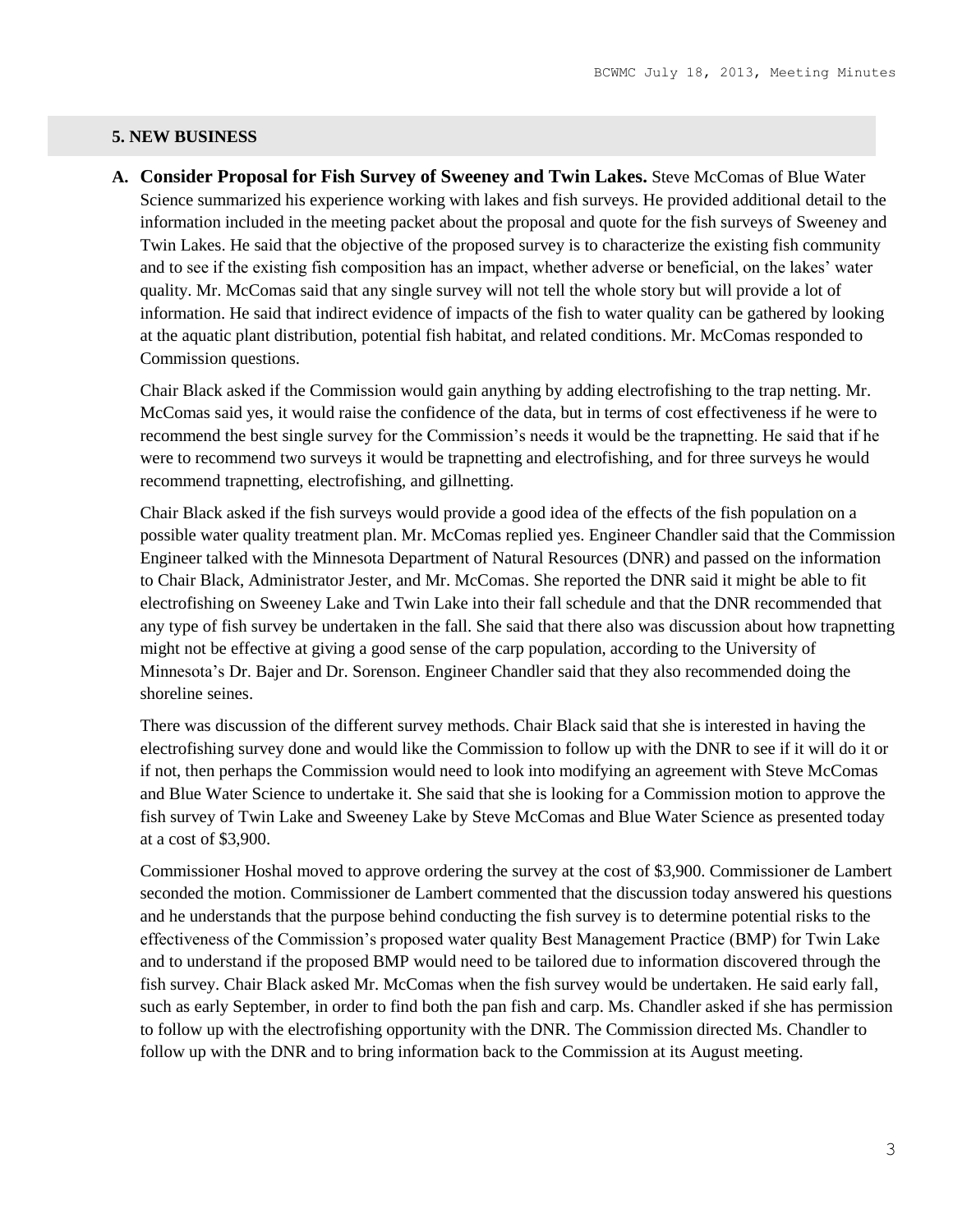**B. Dispute Resolution Request from Cities of New Hope, Golden Valley, and Crystal.** Chair Black reported that the Commission received letters from the cities of New Hope, Golden Valley, and Crystal requesting dispute resolution action. She said that this request first came in front of the Commission in August 2012 and at that time the item was deferred because the cities wanted to further discuss it among themselves to try to reach resolution. She provided a brief history of the issue indicating it deals with a low-lying Decola Ponds area in Golden Valley that is experiencing a lot of flooding.

Chair Black summarized that what is being asked of the Commission today is to appoint a three-member dispute resolution committee, comprising Board members that are not from cities involved in the dispute.

Chair Black opened the floor for comments from the disputing parties. Mr. Mathisen provided comments on behalf of the City of Crystal.

Mr. LeFevere provided more detail on the Commission's role in the dispute resolution process and described the different procedures that it could follow per the Commission's *Watershed Management Plan*. He said that the *Plan* is a little unclear, but it describes two different procedures: one in which the committee provides mediation, or in other terms facilitated negotiation, without having a decision-maker role and one in which a committee takes testimony from various parties and makes findings or recommendations, which is more like a hearing examiner role. He said that he thinks the committee has some latitude in terms of which way it would want to proceed based on what the committee thinks would be most helpful or fruitful. Mr. LeFevere pointed out that the rules provide that the committee members can be Commissioners or Alternate Commissioners. There was discussion of the procedure and potential costs to the Commission, which were identified as staff time.

Chair Black, Commissioner Millner, and Commissioner de Lambert volunteered to be on the three-person committee. Mr. LeFevere said that technically the Chair appoints the committee members and selects the chair. Chair Black appointed Commissioners Black, Millner, and de Lambert as the committee for this dispute resolution process. Commissioner de Lambert volunteered to chair the committee. The committee members approved.

- **C.** Set TAC Meeting and Agenda. Mr. Asche said that the TAC proposes to meet on July 29<sup>th</sup> and recommends that the agenda items include: appropriate development review fees, a schedule for updating the XPSWMM and P8 models, and feasibility study process improvements. Commissioner Dave Tobelmann and Alternate Commissioner Guy Mueller volunteered to attend the TAC meeting. The Commission consented to the TAC's proposed meeting date and agenda.
- **D. Discuss BCWMC Meeting Time.** The Commission discussed scheduling the meeting at a time of day that would be convenient for more people. The Commission decided to schedule its August 15<sup>th</sup> and September 19<sup>th</sup> meetings to start at 8:30 a.m. at its regular location of Golden Valley City Hall. Engineer Chandler noted that the Commission needs to order its public hearing that it is tentatively slated for September  $19<sup>th</sup>$  to order the projects that are part of the Commission's proposed Major Plan Amendment. Chair Black added this issue to today's meeting agenda as item 6F.
- **E. Consider BCWMC Projects for Clean Water Fund Grant Application.** Engineer Chandler reported that at the end of July or beginning of August the Minnesota Board of Water and Soil Resources (BWSR) will put out its Request For Proposals (RFP) for the next round of the Clean Water Fund grant applications. She said that the applications are typically due around the time of the Commission's September meeting. She explained that it would be good for the Commission to discuss which projects it may want to put forward for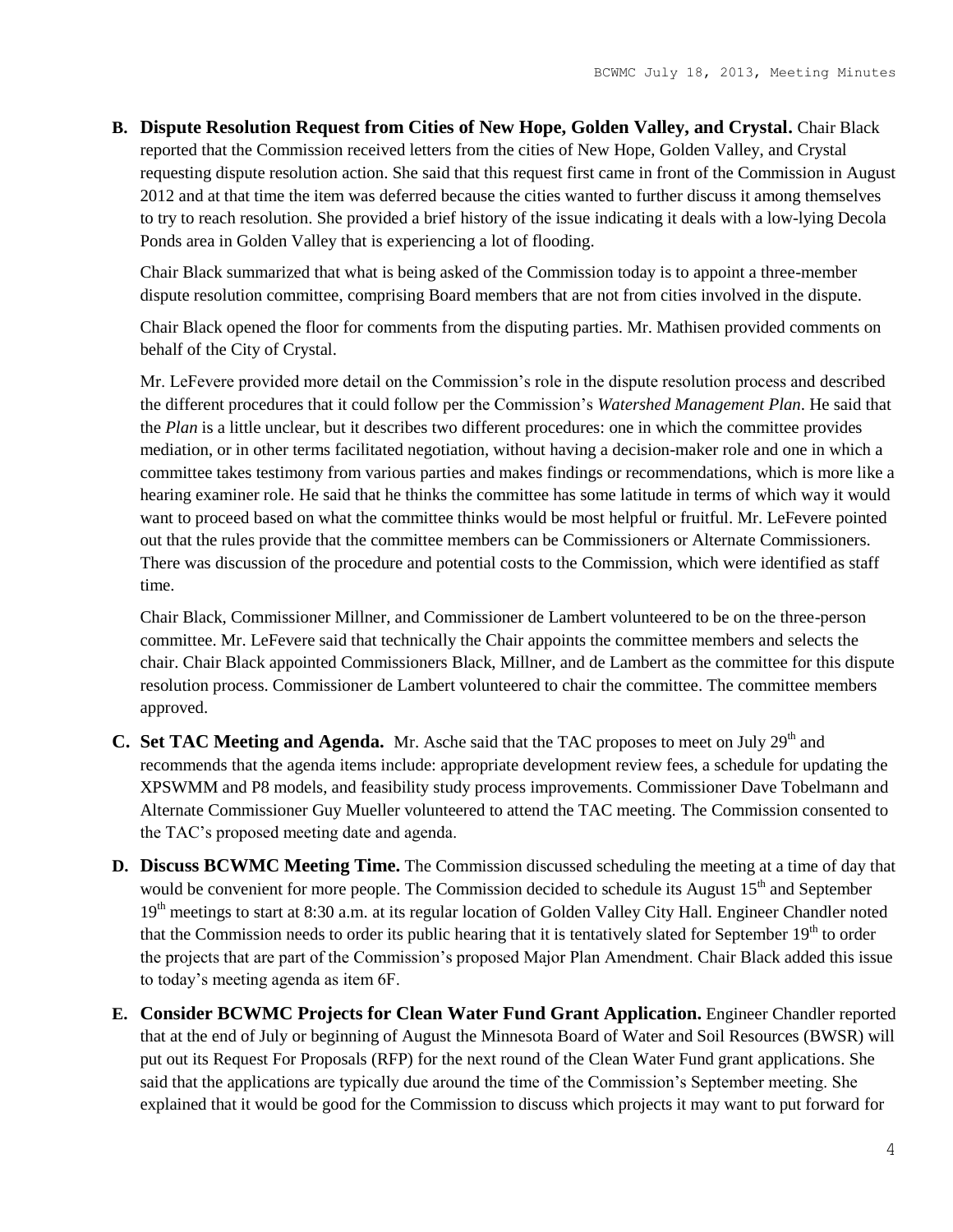the grant. Engineer Chandler stated that the two projects that she and Administrator Jester had discussed as possibilities for the grant application were the Briarwood/ Dawnview project and the Four Seasons Mall project. She noted that the grant awardees are officially notified in mid-December. Mr. Asche said that the City of Plymouth is looking to bid out the Four Seasons Mall project in late September or early October, so the timing of the grant process maybe too late for the schedule of that project. He suggested discussing this further at the Commission's August meeting because if this project was forwarded as a candidate for grant funding then the City would need to adjust contract documents. Engineer Chandler said that it also could be worth the time to discuss the project with BWSR staff after the RFP comes out in order to get a gauge on how strong a candidate BWSR feels that the project may be. Mr. Asche described grant money that the City of Plymouth received for the part of the project involving porous pavement and summarized that the City may already have Clean Water grant funding for part of the Four Seasons Mall project.

Chair Black said that it sounds like the Commission feels that the Briarwood/Dawnview project should be forwarded in the grant application. Mr. Oliver suggested that the Commission also forward the Schaper Pond project for grant funding. Engineer Chandler said that the project is a possibility and the Commission Engineer can talk with BWSR staff about the project. The Commission directed staff to bring back to the August BCWMC meeting any information it finds out from BWSR on the Briarwood/ Dawnview and Schaper Pond projects.

#### **6. OLD BUSINESS**

- **A. Discussion and TAC Recommendation Regarding Completed P8 Model.** Chair Black summarized the P8 model and its role and importance in tracking the accomplishments of water quality improvements in the watershed. She presented a summary of the TAC's recommendations to the Commission as listed in the TAC's July 9, 2013, memo:
	- i. The BCWMC would be the official keeper of the model;
	- ii. The BCWMC would review and approve updates to the model;
	- iii. The BCWMC would update the model annually;
	- iv. The BCWMC would develop a summary report regarding the model that the member cities could use for their MS4 reporting;
	- v. The TAC develop guidelines for the types of best management practices (BMPs) to be included in the P8 model updates and for the schedule for performing the updates.

Alternate Commissioner Goddard mentioned that Mn/DOT and the counties also have projects, and she asked how that information would be incorporated into the watershed-wide model. Chair Black remarked that it was a good question. She thought the information would be updated into the model once a year, but she asked if the cities need to have the model updated any more frequently. Mr. Asche said that the TAC recommends that the BCWMC be the official coordinator of the model, but the model would be available to the cities so that cities could take their project components and enter them into the model for their own purposes. However, he said, it would be up to the Commission to determine if it would officially enter the cities' data into the model. He said that regarding Mn/DOT it may be best for the Commission to enter Mn/DOT BMP information into the model. Mr. Asche said that Hennepin County has indicated an interest in participating in the categorical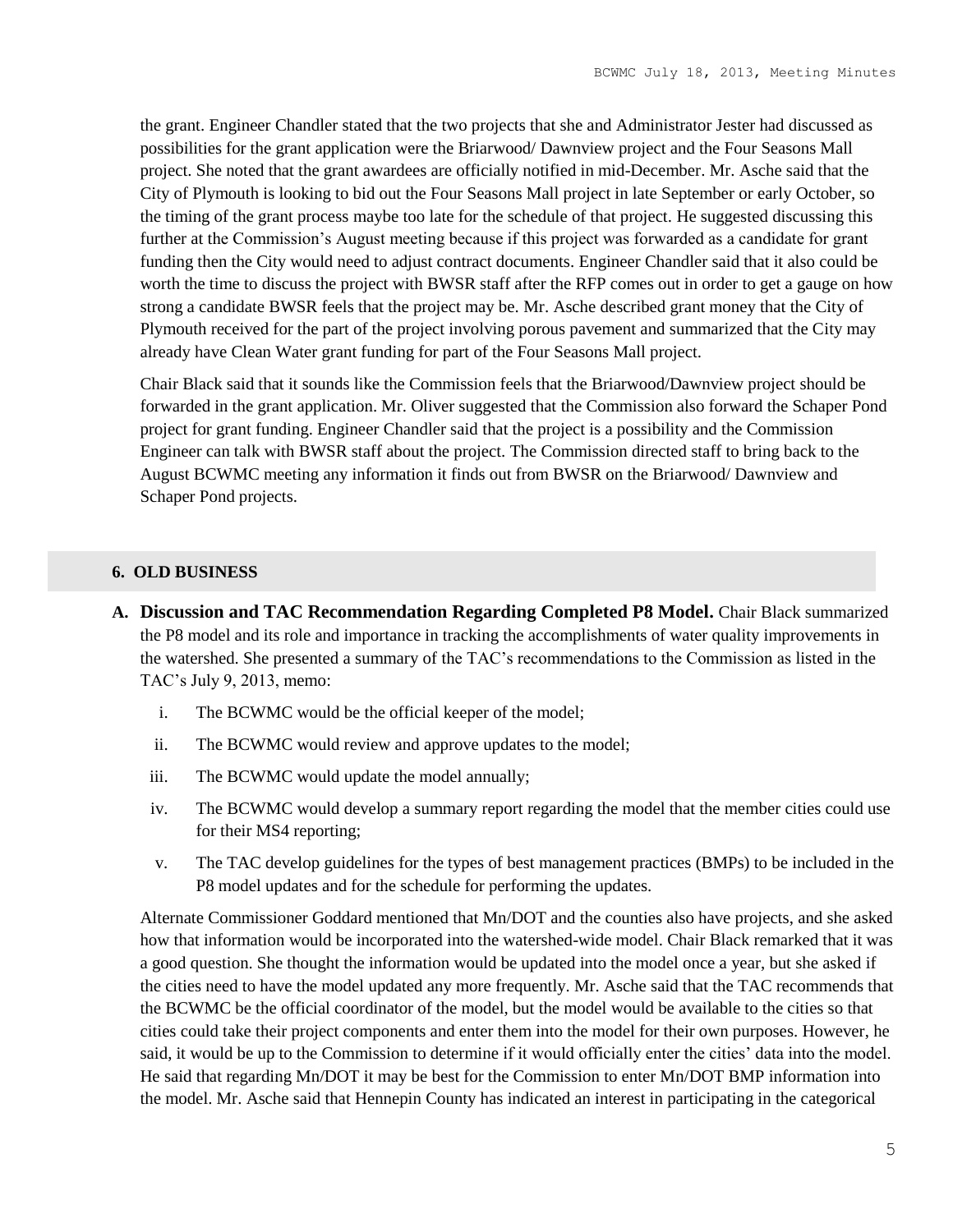TMDL, meaning that there may be an opportunity to coordinate a little more closely with the County. Mr. Oliver remarked that typically if there is a County project, a city is a partner and is involved in cost sharing and in the design and decision-making. He said that he thinks it would be the responsibility of the city in which the project occurs to get that information to the Commission.

Engineer Chandler asked if Hennepin County had signed the agreement regarding the categorical TMDL. Mr. LeFevere said that he will follow up on it.

The Commission discussed the possible timing of the annual model update. Mr. Oliver suggested that the TAC discuss the details. Alternate Commissioner Goddard moved to approve the recommendations of the TAC regarding the P8 model. Commissioner Hoschka seconded the motion. The motion carried unanimously 8-0 [City of Robbinsdale absent from vote].

- **B. Receive Update on Next Generation Plan Development.** Discussion of item moved to Workshop Agenda as item 10A.
- **C. JPA Amendment Next Steps.** Mr. LeFevere reported that there is some resistance by the City of Medicine Lake to the Joint Powers Agreement (JPA) Amendment. He explained that the resistance is not to the amendment itself but to another issue that it has raised with the BCWMC. Mr. LeFevere said that the amendment doesn't have to be completed until January 2015, so he recommended that the BCWMC put the JPA amendment on the back burner for now.

Chair Black said that some residents of Medicine Lake and Plymouth have been concerned for some time about the level of the lake and the outlet structure. She said that this issue has surfaced again with discussion of the JPA amendment. Chair Black described some communications she and Administrator Jester have received from the Mayor of Medicine Lake. She recommended that the Administrative Services Committee meet to discuss possible options of how to handle the issues raised by the City of Medicine Lake and to bring recommendations in front of the Commission at its August meeting. Chair Black described one idea, saying that a panel including BWSR, the DNR, the BCWMC, and perhaps the Army Corps of Engineers, meet with the City Councils of Medicine Lake and Plymouth and the other interested residents of Medicine Lake and Plymouth to discuss the issues being raised and to clarify jurisdictions.

Commissioner Hoshal said that a third issue of concern for the City of Medicine Lake and as discussed at the BCWMC's June 13<sup>th</sup> Watershed Summit is the accessibility of the West Medicine Lake Park boat landing during times of low water periods. He commented on jurisdiction of dredging and possibilities of cost sharing of dredging and mentioned that this issue likely would be brought forward at a meeting such as the one that Chair Black has suggested. Alternate Commissioner Tobelmann suggested that the leadership for taking action on the issues raised by the City of Medicine Lake should come from Medicine Lake's lake association. Commissioner Hoschka recommended that a mediator organize and run the meeting that Chair Black is suggesting as opposed to the Commission in order to clarify that the issues are not within the Commission's jurisdiction.

- **D. Reschedule Watershed Tour.** The Commission decided that it wants staff to send out a poll via Doodle about possible tour dates in September including the  $1<sup>st</sup>$ ,  $3<sup>rd</sup>$ , and  $4<sup>th</sup>$  Thursdays and the  $2<sup>nd</sup>$ ,  $3<sup>rd</sup>$ ,  $4<sup>th</sup>$ , and  $5<sup>th</sup>$ Mondays.
- **E. BCWMC's July Financial Report.** Chair Black pointed out that the report indicates that the Commission is over-budget on its P8 and XPSWMM models, but she reminded the Commission that those budget items had unspent funds from the previous fiscal year and the Commission carried over those funds. She noted that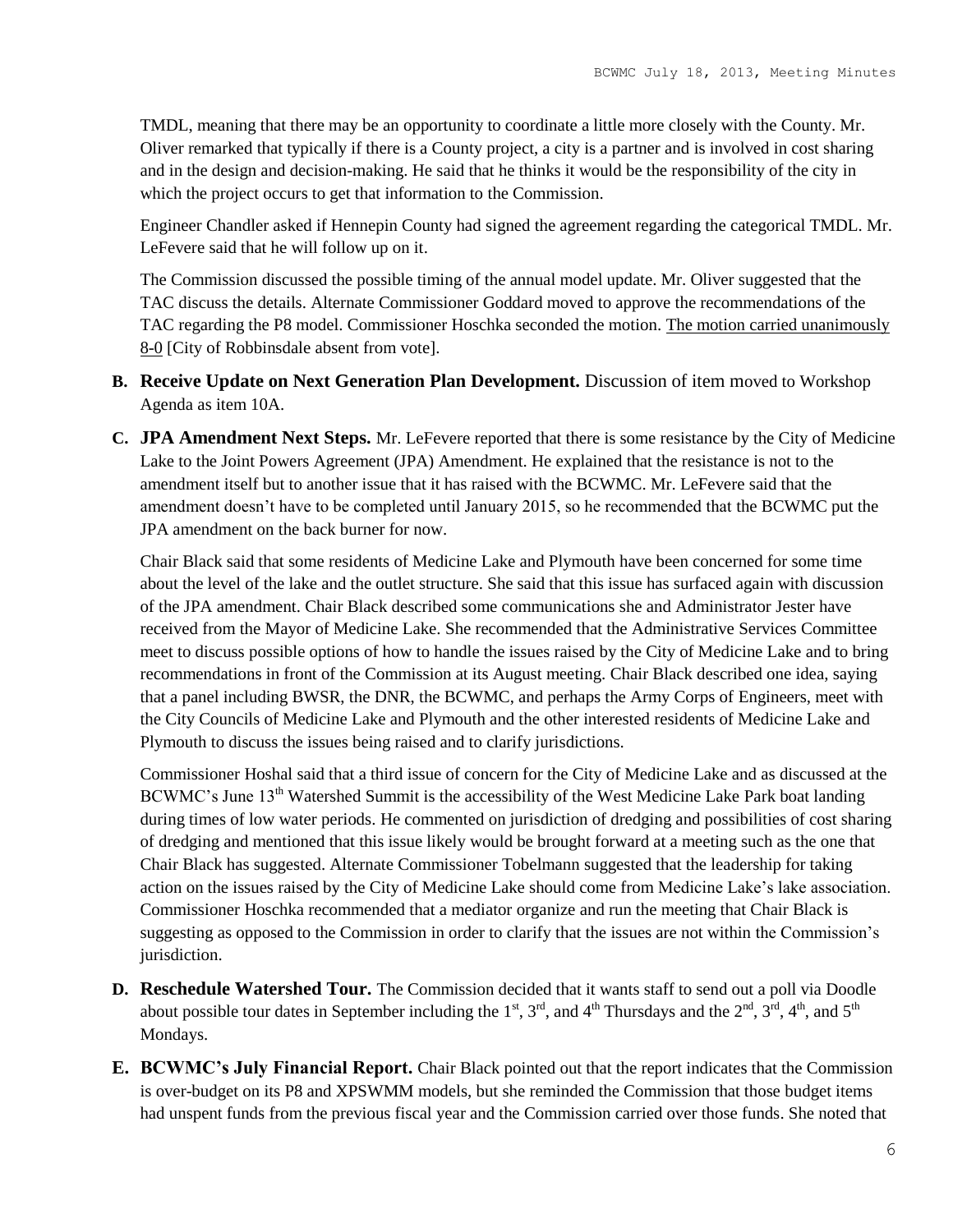the Commission had discussed making modifications to its financial report in order to better track this type of information and she would like those modifications made. Chair Black moved to approve the July financial report. Commissioner Hoschka seconded the motion. The motion carried unanimously 8-0 [City of Robbinsdale absent from vote].

**F. Order Public Hearing to Order Projects.** The Commission set its public hearing for ordering the projects contained in the Commission's Major Plan Amendment Request. The hearing will take place at the 8:30 a.m. BCWMC meeting on September  $19<sup>th</sup>$ . The Commission directed staff to order the hearing per required procedure.

# **7. COMMUNICATIONS**

- **A. Administrator:** Chair Black noted that Administrator Jester's Administrator's Report is in the meeting packet.
- **B. Chair:** No Chair Communications

### **C. Commissioners:**

i. Commissioner Hoshal noted that the City of Medicine Lake and the City of Plymouth jointly put into effect their respective high water ordinances between June  $26<sup>th</sup>$  and July 1<sup>st</sup> restricting boat traffic on Medicine Lake while there was high water. He said that he had been in touch with Barr Engineering Company regarding the lake level height that triggers that ordinance, because he wanted some type of visual reference either on the dam or the staff gauge in order to know the point in which the high water ordinance would be triggered. He commented that he was not sure who determined that the water had reached the high water trigger. He described measurements that he took and spoke about how even when the water had ceased to flow over the west wall of the dam it was still flowing over the east wall, which seemed to indicate to him that there has been some settling of the dam and he wondered if it is worth investigating further. Commissioner Hoshal commented that the current practice of monitoring the lake level every two weeks is not enough data since the water levels fluctuate over shorter periods of time.

There was discussion of the temporary monitoring of Medicine Lake that was done by Commissioners de Lambert and Hoshal with the data recorder and of the possibility of putting a data recorder back at Medicine Lake. Chair Black remarked that the City of Plymouth may be interested in putting a transducer in Medicine Lake and said that she and Mr. Asche will check into it and report back.

- ii. Commissioner Hoschka announced that the SunValley Post published an article about Bassett Creek. She said that she would send the link to Administrator Jester.
- **D. Committees:** No Committee Communications
- **E. Legal Counsel:** No Legal Communications
- **F. Engineer:**
	- i. Engineer Chandler reported that the Commission received a memo from SRF regarding the proposed repair of a retaining wall between Medicine Lake and the trail. She said that the project